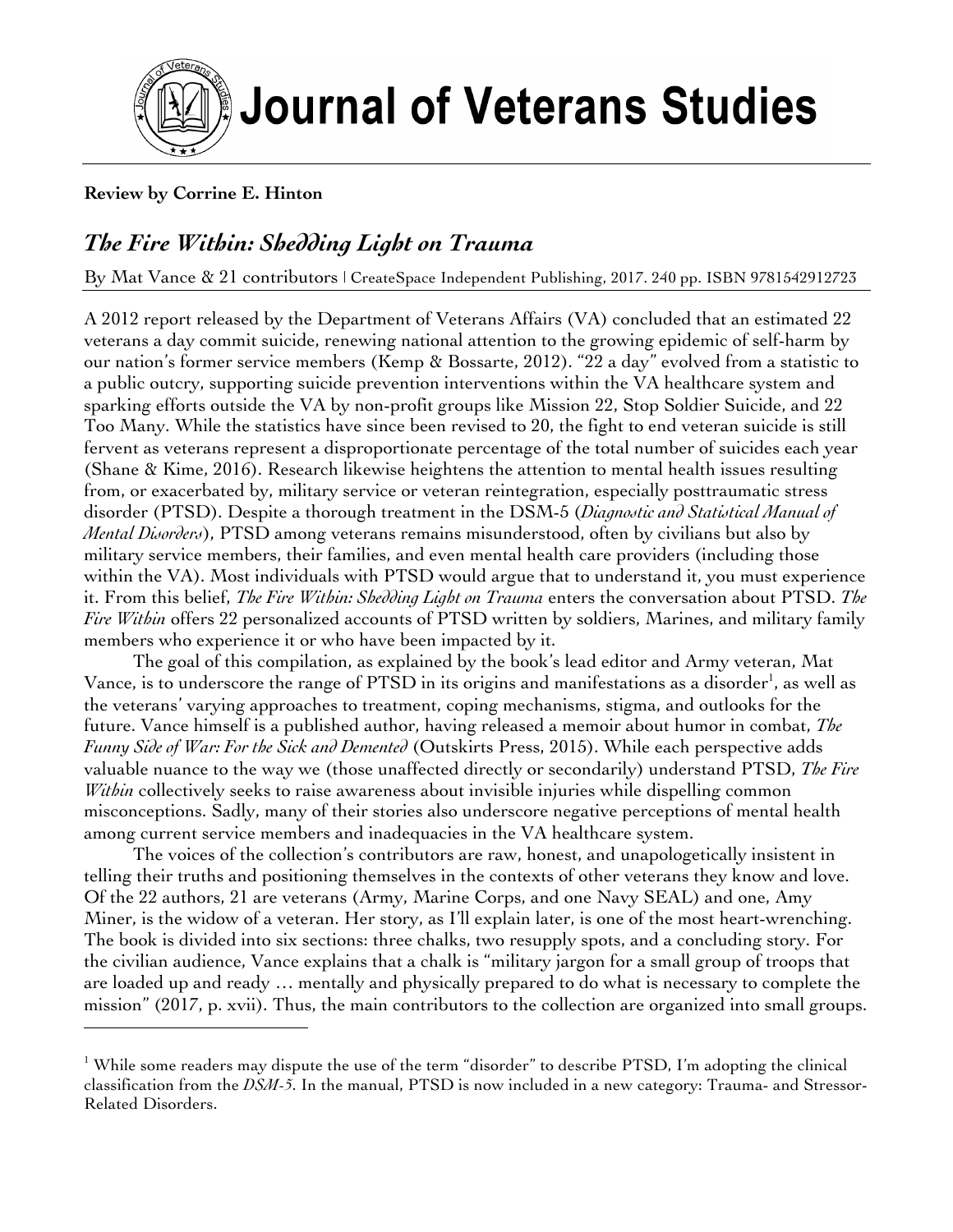The two resupply sections contain the voices of unique contributors to the collection, including family members who have lost those closest to them (Amy Miner, two Marine veterans, and a Navy SEAL). The stories in chalk one come from six Army veterans, those in chalk two come from three Marine veterans, and those in chalk three come from eight members of the same Army unit who served at different times in Iraq and Afghanistan. All of the stories shared represent the combat veteran perspective; however, even that generalization should be taken with caution. Frequency and type of enemy engagement varies, and so a veteran's relationship with combat while serving (including combat-related PTSD) varies as well. By hearing about PTSD from those closest to it, *The Fire Within* offers first-hand accounts into a disorder that has been studied by those in the scientific and academic communities, stigmatized by those in and outside of the military, and demonized by the public and our media.

As a qualitative researcher, I am intrigued by the stories people tell, and I use those stories to generate a clearer, more comprehensive understanding of particular phenomena. As I worked my way through *The Fire Within*, I could not help but to conceive of every individual account as a new narrative to add to the primary data available to help answer the question, *What is life like for militaryconnected individuals living with or beside PTSD?* If we consider the authors' stories as contributions to our understanding, then we find that this collection adds depth and complexity to the genesis, response to, and treatment of PTSD among military members (particularly combat veterans), unveils the secondary impacts of PTSD on immediate family members, and rejects some common misconceptions about PTSD and veterans with PTSD.

Among the individual voices represented, some trends emerge of particular interest to those working with and for veterans and military families. Several of the authors observe the benefit of talking about their experiences, thoughts, and feelings—be those recounting tales from their service (the good and the bad), post-service transition issues, everyday civilian stressors, or those specifically related to mental health. Admittedly, opening up is not always easy, but many have learned to use talking as a way to stay connected and to vocalize their issues with their military buddies, family members, and spouses/intimate partners. What several of the authors note as aspects of their personal journeys toward disclosure has been reiterated in the clinical literature in the field. For example, Briana S. Nelson Goff and her colleagues (2016) investigated the relationship between trauma disclosure and relationship functioning in 50 Army veteran couples. They found that the couples within the high disclosure group indicated they had better communication, adjustment, and relationship cohesion than the couples with lower levels of trauma disclosure (Nelson Goff, et al., 2016, p. 117). However, as David Rogers rightly points out in his chapter, veterans need to have control over what and when to disclose. Rogers uses writing as a way to grapple with his own emotions so that he can "make sense" of them before deciding to invite others in to his battle (2017, p. 47).

Other veterans in *The Fire Within* paint silence and isolation as paths into the dark woods. "PTSD is hardest when you feel alone," Joshua D. LeBel admits (2017, p. 184). Isolation, silence, and loneliness are attributed to fear, anxiety, guilt, and—eventually—shame. The collection is laden with alcohol (ab)use as an escape mechanism, and the veterans who recount their experiences offer nothing positive about the approach. And yet, the tale seems commonplace enough to suggest it as a normal part of the coping process—to fail through avoiding emotions before succeeding in facing them. Successful conquering of PTSD, however, is not the theme of this book; rather, it is understanding the complexity and individual nature of each veteran's journey. In Resupply one, we hear from Amy Miner, the widow of a combat veteran. Her story is a horrible yet necessary contribution to this collection. Miner describes how her husband tucked away his struggles inside "boxes" he would "hide away" and every once in a while, bring out, releasing "a memory or a feeling"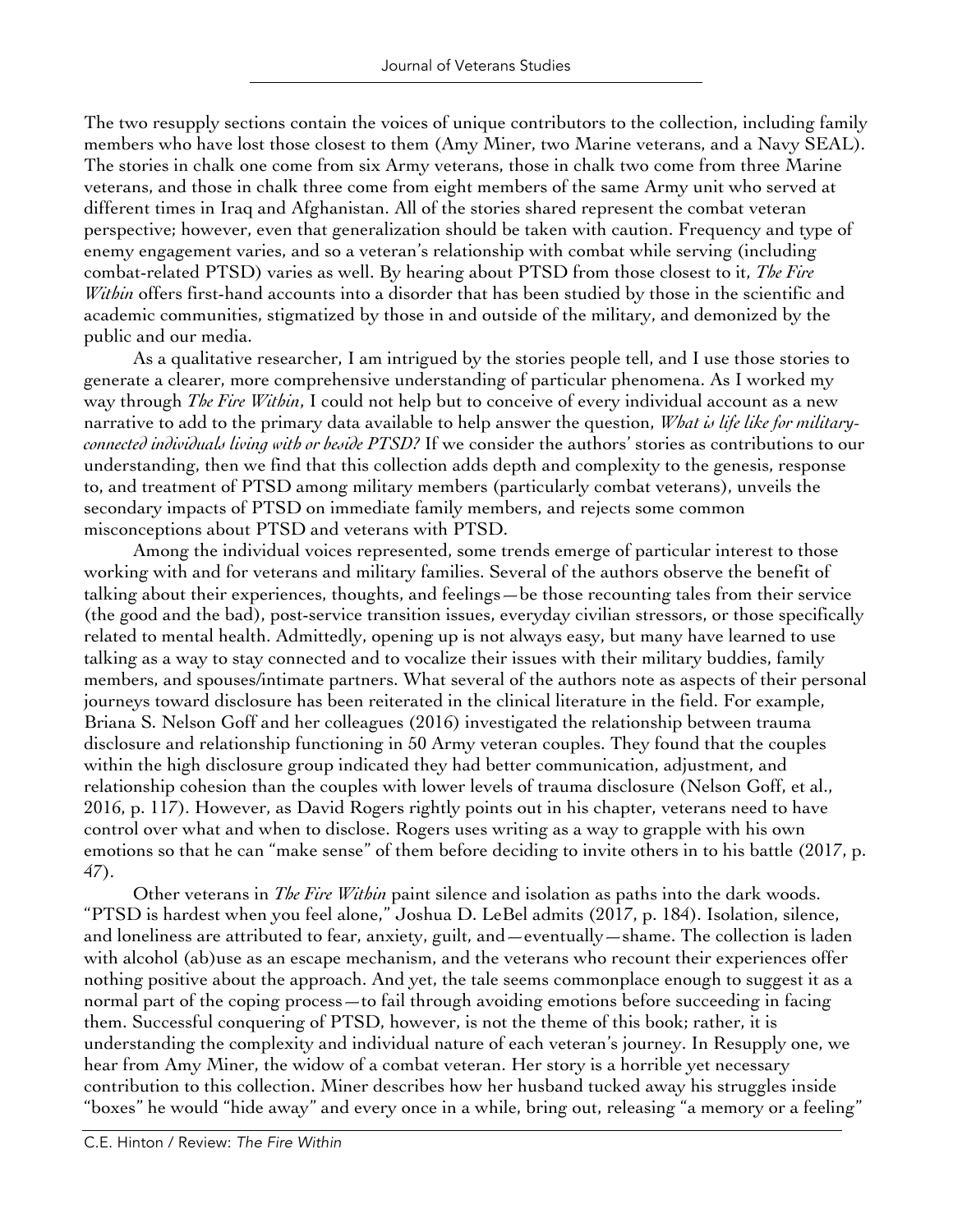(2017, p. 52). The value in Miner's story is her perspective: the spouse/intimate partner who, through attempts to help her veteran heal, adopts his burdens as her own. Miner learns how to sense changes in her husband's behavior and emotional state, to respond and react in strategic ways to de-escalate trigger moments, and to develop emergency response plans to keep her children safe. As a military caregiver to a veteran with PTSD, I could draw some parallels to my own experiences and to those of my veteran spouse friends. When you are part of a family unit that includes someone with PTSD, you begin to live much of your life around their needs rather than your own. Miner's story is just one in what we know is a long line of spouses, partners, and family members affected by losing their veterans to mental health struggles. Their stories are often left untold, but organizations like the Elizabeth Dole Foundation are helping connect our nation's military caregivers to resources and to each other so that they, unlike Miner, do not have to endure their experiences in silence or in isolation.

The collection editors made a wise decision to provide the resupply chapters that help us see the secondary impacts of PTSD on military families. While we get these perspectives firsthand through Amy Miner and "Thumper" Johnson, they are also salient in many of the chapters by the veterans themselves. Many of the contributors admit that at some point, they realized how their manifestations of and/or acknowledgement of PTSD occur through contact with their immediate family members. As the chapters represent the veterans' stories, the reader isn't privy to the intimacy of these moments except in small glimpses. What we do learn, however, is that family members can play a pivotal role in supporting veterans. Several authors credit their parents, wives, or siblings with helping them—even if that meant just providing a trusting, nonjudgmental ear. At the same time, these family members are often on the front line of fire when the veteran is triggered. We, both the collective scholarly body and civilians in general, need to know more about the family members' experiences and the resources we can provide to assist them in their roles.

One chapter, by an Army veteran named "Shep," calls attention to another prevalent theme, one that makes its presence known stealthily but forcefully within our nation's military: negative stigma about mental health (including PTSD) among active duty service members. Shep admits that he and his buddies didn't talk about PTSD while in service, because they "didn't want the label associated with it" (2017, p. 148). This avoidance response doesn't generate without a cultural context that supports it, a context reaffirmed through the stories of Shep, Nathan "Thumper" Johnson, John Francisco, and Dana Brown. While serving, expressing mental health concerns makes a service member appear "weak and untrustworthy" to his comrades; having PTSD means you're unfit for the honor of serving or, worse yet, a liar who is trying to avoid (re)deployment (2017, p. 126). Even if one overcomes this first layer of cultural shaming associated with PTSD, another layer exists within service leadership. Several of the chapter authors admit trying to seek help while on active duty or disclosing through the post-deployment questionnaires. In these instances, the red flags were noticed but they were ultimately brushed aside and told to "toughen up" (2017, p. 207). The stigma perpetuated among active duty service members follows them as they transition into their identities as veterans and as civilians, as many of the collection's authors mention. While the public communities in academia, mental health advocacy, and others call for the destruction of stigma surrounding mental health and PTSD, for veterans, the stigma is often more difficult to elude. For example, in a recent piece here in the *Journal of Veterans Studies*, Derrick Kranke, Eugenia L. Weiss, and Jodi L. Constantine Brown (2017) discuss how "some stigma barriers held by student veterans…[can] minimize disclosure and help-seeking" behaviors on their respective campuses (n.p.). In fact, Kranke, Weiss, & Brown (2017) call attention to "double stigma" whereby a veteran on campus may already feel stigmatized by his or her connection to military service/veteran status (which may cause separation from civilian students/faculty); to add a secondary layer of stigma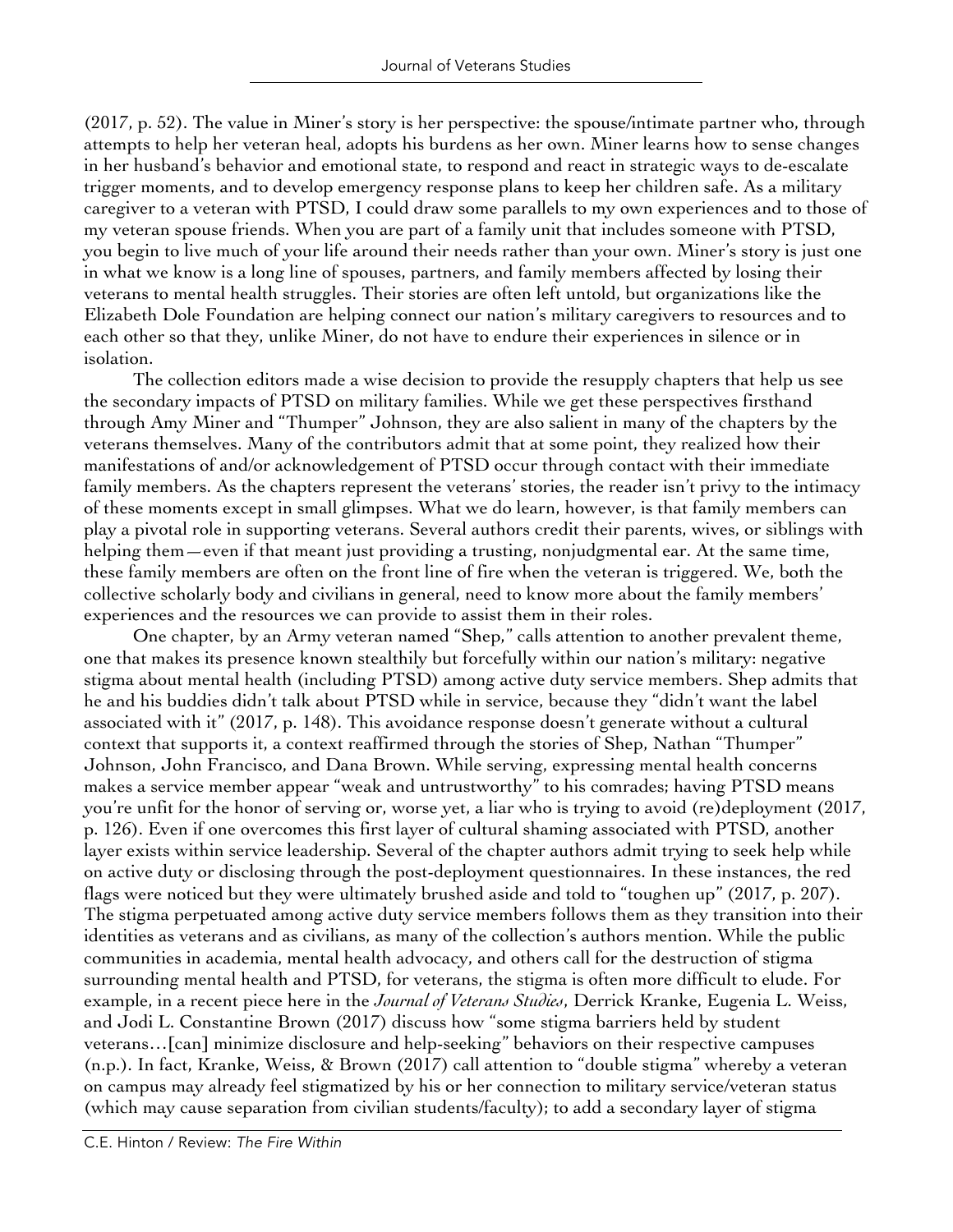through the disclosure of a disability may "enhance feelings of 'differentness'" (n.p.). The same double stigma, it seems, applies to several of the veterans in *The Fire Within*, as they negotiate their own "differentness" in the face of layers of stigma.

Shep offers talk as a way to dismantle the perpetuation of negative stigma associated with mental health issues prevalent among active service members. He insists veterans have "to empower each other and let each other know that it's OK to be scared and that we can ask for help up when we fall down" (2017, p. 152). Other contributors to the collection discuss the importance of peer-topeer support in their own journeys, akin to the models for support offered through organizations like Vets4Warriors. Through the authors' stories, we are privy to a myriad of conventional and unconventional approaches to managing PTSD: writing, art, outdoor activities, sports, social groups (usually veteran related), and companion/service dogs. While some veterans dismiss and degrade the quality of service provided through the VA, others credit it with beginning their journeys toward reconciliation. As one of the collection editors, K. Brown tells us in his summary, the focus of treatment should never be on "trying to get back to the way we were"—this is the new normal (2017, p. 216). K. Brown's concluding contribution forms a perfect bookend to a collection that, overall, advocates for a change in the way we talk and think about PTSD. Kevin "Mac" McEnneny and Grant Rogers, a Marine and an Army veteran respectively, adopt the same analogy of PTSD, one which I have started to adopt as well. Their individual perspectives are worth sharing:

*McEnneny:* "This 'disorder' is not a disease. It's a scar and before it becomes a scar it is an open wound. If you're bleeding, you ask for treatment, you treat the wound, clean the wound and don't cover it up pretending like it's just fine." (2017, pp. 112–113)

*Rogers:* "The way I see it, is that it's a wound that needs healing treatments and stitched together. After taking care of it, it will become a scar, a scar for life" (2017, p. 195).

A scar: a scar that with time and treatment may fade—sometimes to the point of invisibility. But the scar is never *not* there; rather, it lives and camouflages itself to look like the other skin. And yet, it feels different to the touch. It responds differently from normal skin to external attempts to modify it, like the sun or ink from a tattoo machine. I think this line of comparison makes more sense than any others I have heard, as it aligns with the permanence PTSD can have on a person. Likewise, it attests to ways in which a scar only means as much as the person carrying it; for some, the scar is small and inconsequential to their lives. For others, its significance goes beyond the veteran himself or herself, touching intimate partners, spouses, and family members almost as if they had sustained the wound themselves.

Certainly, the collection's limitations must be addressed. While the cultivation of individual voices is commendable, the diversity of those voices lacks in areas of interest to many veterans studies scholars and to a growing sector of the public as well. First, *The Fire Within* includes no accounts from female veterans; scholars in the field working actively with female veterans would note the ways in which concurrent service-related experiences (Military Sexual Trauma, harassment, or alienation) as well as other gender identity issues may further nuance the relationship between veterans and their combat experiences. Their absence, while palpable, was not intentional. When I asked Vance about the lack of female presence, he explained, "I actively sought out any veteran willing to write about their opinions on the subject matter without caring about gender, race, religion or anything else that seems to be dividing us these days" (2017, n.p.). Faced with looming deadlines, Vance had to gather what stories he could. The collection also lacks equitable representation from veterans of color; in his chapter, "Black Horse: Honoring My Ancestors in War," Phillip M. Chavez accounts for the cultural influences of his indigenous heritage as a healing mechanism, and I think readers would be curious to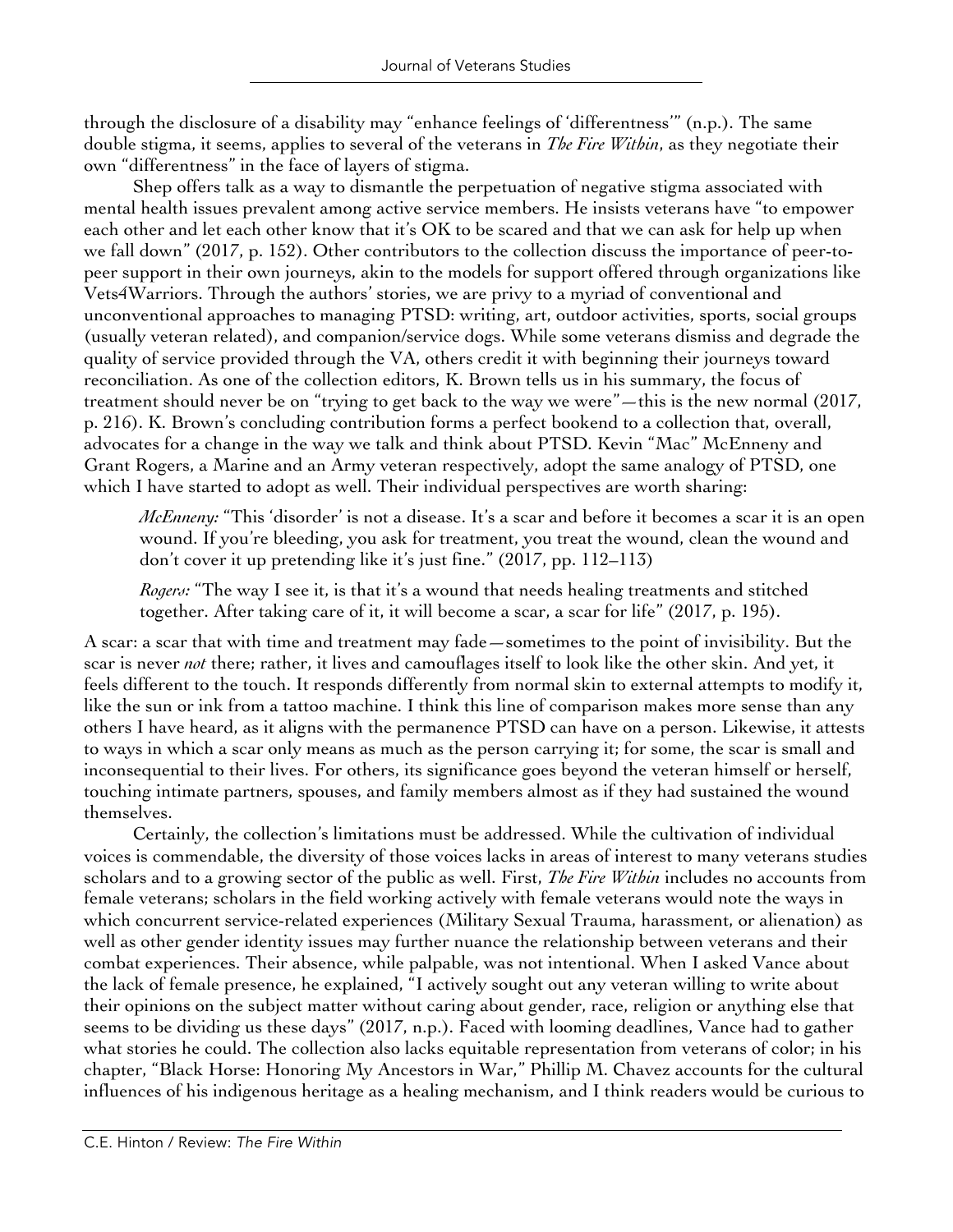hear more stories like Chavez's for comparison to the majority (white, male) experience. Readers can learn also from the experiences of McEnneny, a gay veteran who reveals the pain he feels after being rejected by his comrades. His story, like others in the collection and in veterans' research, reaffirms the idea that service-related repatriation experiences can exacerbate PTSD when other self-identityrelated conflicts occur. McEnney explains, "I got back from war and I didn't handle it very well. I would say half of my issues were from the combat I saw, but the other half being that my brothers from war now wanted nothing to do with me. I felt like I was the trash we threw in the fire pit" (2017, pp. 109–10). As for its limitations, Vance says, "This book is just the beginning," and I certainly look forward to a future collection that accounts for greater diversity in gender, identity, service era, branch of service, non-combat-related PTSD, and other stories that further complicate (in a necessary way) our understanding of PTSD (2017, n.p.).

In fact, even writing this review has complicated PTSD and veteran suicide for me. For example, reading the firsthand accounts of the journeys each contributor has traveled to accept, adopt, and adapt to combat trauma (in and beyond traditional clinical settings) continues to dismantle the reliability of approaches that support a single point of treatment. At the same time, *The Fire Within* reminds me of the importance of helping veterans find trustworthy, caring human connections; the longer and more difficult the veteran's journey toward owning his or her scar, the more vital those connections become to circumventing self-harm. Although I have spent nearly a decade working with and writing about veterans and their families, I continue to learn through the stories they share–– personally and publically. In the two months I've been working on this review, I've come into contact with nearly a dozen stories. In that time, I've also helped two veterans  $-a$ student veteran and a staffer at our university—during moments of crisis. And I've helped another university colleague do the same for an active service member in her family. As humans, we have a need to connect with each other, and so much of what divides us can be reconciled through sharing stories; in this way, we humanize and individualize the generalizations and stereotypes that pervade our culture and media. "22 a day," or as we are seeing it now, "20 a day" is a statistic that is supposed to compel us to action; unfortunately, it may also overwhelm us, as we focus on the magnitude of the number and not the faces and the stories of which it is composed. *The Fire Within* shares with us just a few stories of service members and their families who continue to live with the primary and secondary scars of trauma. While not a scholarly or empirical investigation of trauma, *The Fire Within* contributes meaningfully to our understanding of the daily, very human experience of living with and beside PTSD.

> Dedication Sgt. David L. Cavanaugh, USMC (12/28/1992 – 9/5/2017) and Sgt. Jesse "Bobby" Labonte, USMC (5/30/1994 – 9/8/2017)

## **References**

Kemp, J. & Bossarte, R. (2012). *Suicide Data Report, 2012*. Department of Veterans Affairs. Retrieved from https://www.va.gov/opa/docs/suicide-data-report-2012-final.pdf

Kranke, D., Weiss, E. L., & Constantine Brown, J.L. (2016). Student veterans with invisible

disabilities: Accommodation-seeking in higher education. *Journal of Veterans Studies*, *2*(2). Retrieved from https://journals.colostate.edu/jvs/issue/view/Open-Issue

Nelson Goff, B. S., Hartman, K., Perkins, D., Summers, K., Walker, L., & Monk, J.K. (2016).

Talk to me: Disclosure of past trauma experiences to spouses in veteran couples. *Journal of Veteran Studies, 1*(1): 98–128. Retrieved from https://journals.colostate.edu/jvs/article/view/62 Shane III, L. & Kime, P. (2016). New VA study finds 20 veterans commit suicide each day.